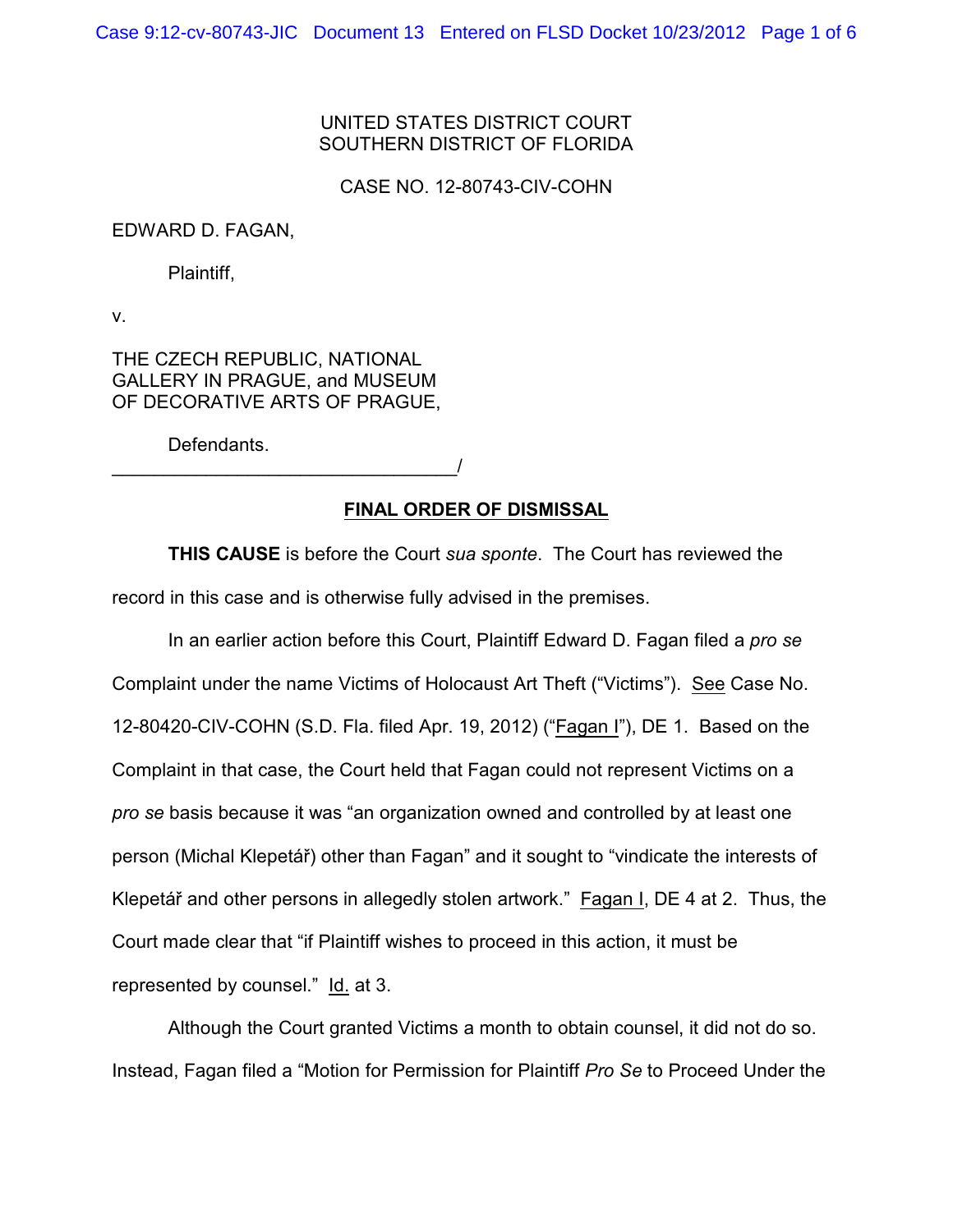Name '*Victims of Holocaust Art Theft*' and for other relief." Fagan I, DE 7. In that

Motion, Fagan asserted that Victims was not a legal entity separate from Fagan but

rather a fictitious name that he was using to bring claims in his individual capacity.

Fagan sought leave to amend the Complaint in order to clarify this point. The Court,

however, rejected Fagan's argument:

As the Court previously noted . . . the allegations of the Complaint indicate that other individuals besides Fagan have an interest in Plaintiff. See DE 4 at 1. But even if the Court were to assume that Fagan alone owns and controls Plaintiff, it remains clear that Fagan is seeking to represent the interests of persons other than himself. See Mot. at 5-6 (explaining that Fagan seeks to vindicate not only his own interests in allegedly stolen artwork, but also the interests of the Popper heirs, including Klepetář). More troubling, Fagan reveals for the first time in his Motion that he is "a disbarred lawyer" and that "[e]ven after [his] disbarment," he has been "sought out by persons and groups with restitution claims who wanted [him] to assist and consult with them." Id. at 4 & n.2. This disclosure suggests that Fagan, despite being disbarred from the practice of law, may be using Plaintiff as a vehicle to represent other persons before this Court. See S.D. Fla. L.R. 11.1(b). For these reasons, Fagan's Motion does not alter the Court's conclusion that Plaintiff may not proceed without counsel, and the relief sought in that Motion is denied.

Fagan I, DE 5 at 2 n.1. Further, because no attorney had timely appeared on behalf of

Victims, the Court dismissed Fagan I without prejudice. See id. at 2.

On July 10, 2012, the same day that the Fagan I dismissal Order was entered,

Fagan filed his Complaint in this action ("Fagan II"). See DE  $1<sup>1</sup>$  The present Complaint

is substantially identical to the Complaint in Fagan I. According to Fagan, though, the

new Complaint "clarif[ies] that Plaintiff Fagan is suing only in his individual capacity and

... is not seeking to represent any persons or interests other than his own."<sup>2</sup> Id. at 1

 $1$  This case was initially assigned to Judge Marra but was later transferred to the undersigned District Judge. See DE 7.

 $2$  Fagan alleges that he is "an owner of certain rights to the Popper Art Collection which were obtained / acquired from Michal Klepetář . . . , the Popper heir/legal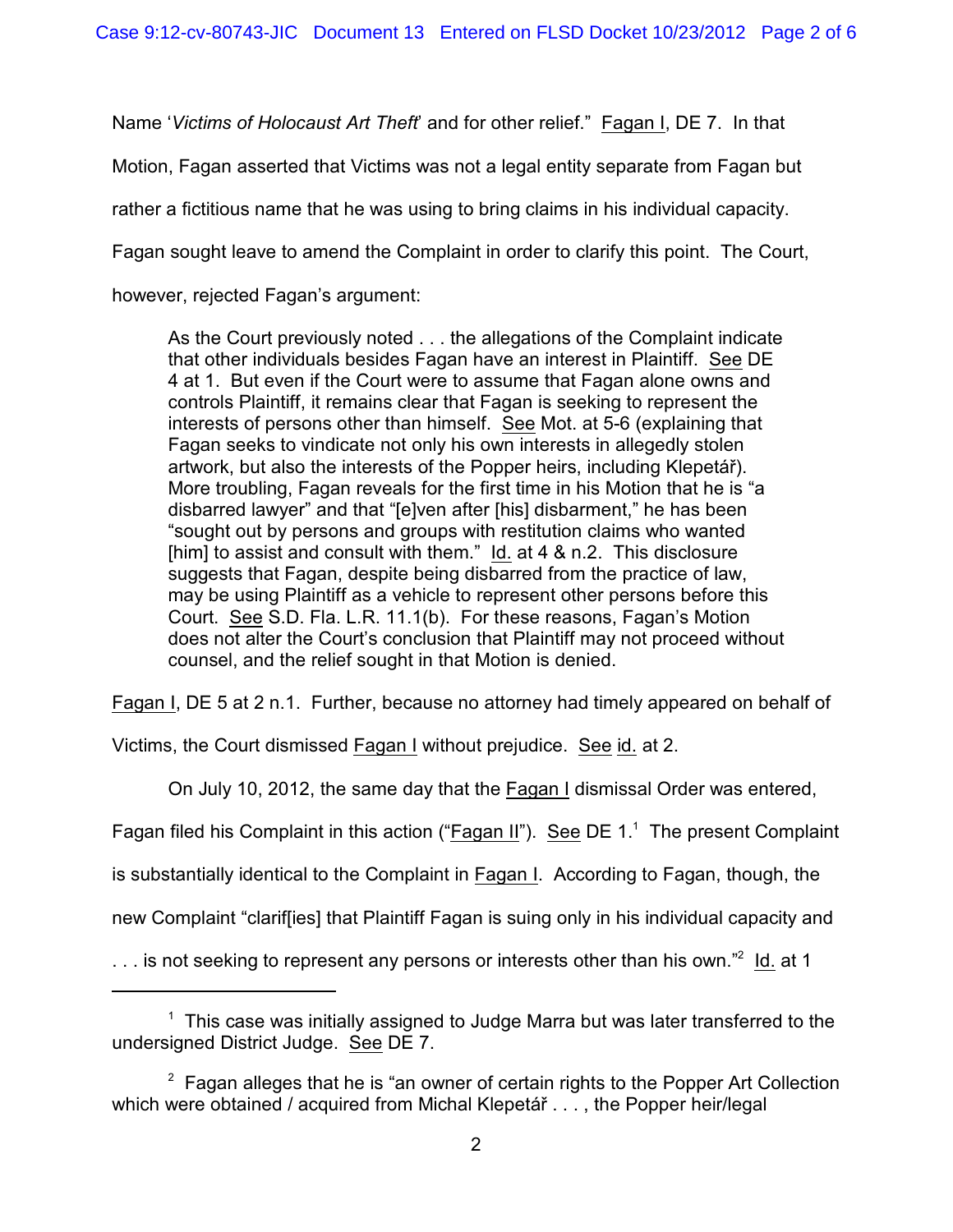n.1. In this regard, Fagan has named himself as Plaintiff, removed all references to Victims, and changed the wording of certain allegations to suggest that Fagan is no longer pursuing the interests of Michal Klepetár and the other Popper Heirs in the allegedly stolen artwork. Compare, e.g., Fagan I, DE 1, ¶ 42 ("**The Popper Heirs and their successors, including Plaintiff,** are entitled to full and complete accounting and restitution of all of the pieces of The Popper Collection that are currently in the possession of [Defendants] . . . ."), and id. ¶ 43 ("**Plaintiff and The Popper Heirs** are entitled to a fair compensation for lost profits concerning The Popper Collection, its exhibition and/ or potential sale of individual artworks."), with Fagan II, DE 1, ¶ 42 ("**Plaintiff** is entitled to full and complete accounting and restitution of all of the pieces of The Popper Collection that are currently in the possession of [Defendants] . . . ."), and id. ¶ 43 ("**Plaintiff** is entitled to a fair compensation for lost profits concerning The Popper Collection, its exhibition and/ or potential sale of individual artworks.") (all emphases added).

Despite Fagan's cosmetic changes to the Complaint, it remains clear that he is seeking to represent the interests of other persons in addition to his own interests. Like Fagan I, this action is intended to recover artwork that allegedly belongs to Klepetář and the other Popper Heirs. See, e.g., DE 1, ¶ 141 ("Fifty paintings from The Popper Art

successor" who is authorized to "speak for and represent The Popper Heirs." DE 1, 16 & n.2. Throughout his new Complaint, Fagan refers to Klepetář and The Popper Heirs as his "predecessors." Nevertheless, it appears that Fagan acquired a partial interest in the artwork solely to pursue this litigation. Indeed, Fagan has tried this tactic before. See Ass'n of Holocaust Victims for Restitution of Artwork & Masterpieces v. Bank Austria Creditanstalt AG, No. 04 CV 3600(SWK), 2005 WL 2001888, at \*5-\*6 (S.D.N.Y. Aug. 19, 2005) (imposing sanctions against then-attorney Fagan, primarily because he acquired interests in allegedly stolen artwork "for the sole purpose of bringing this action," in violation of attorney ethics rules).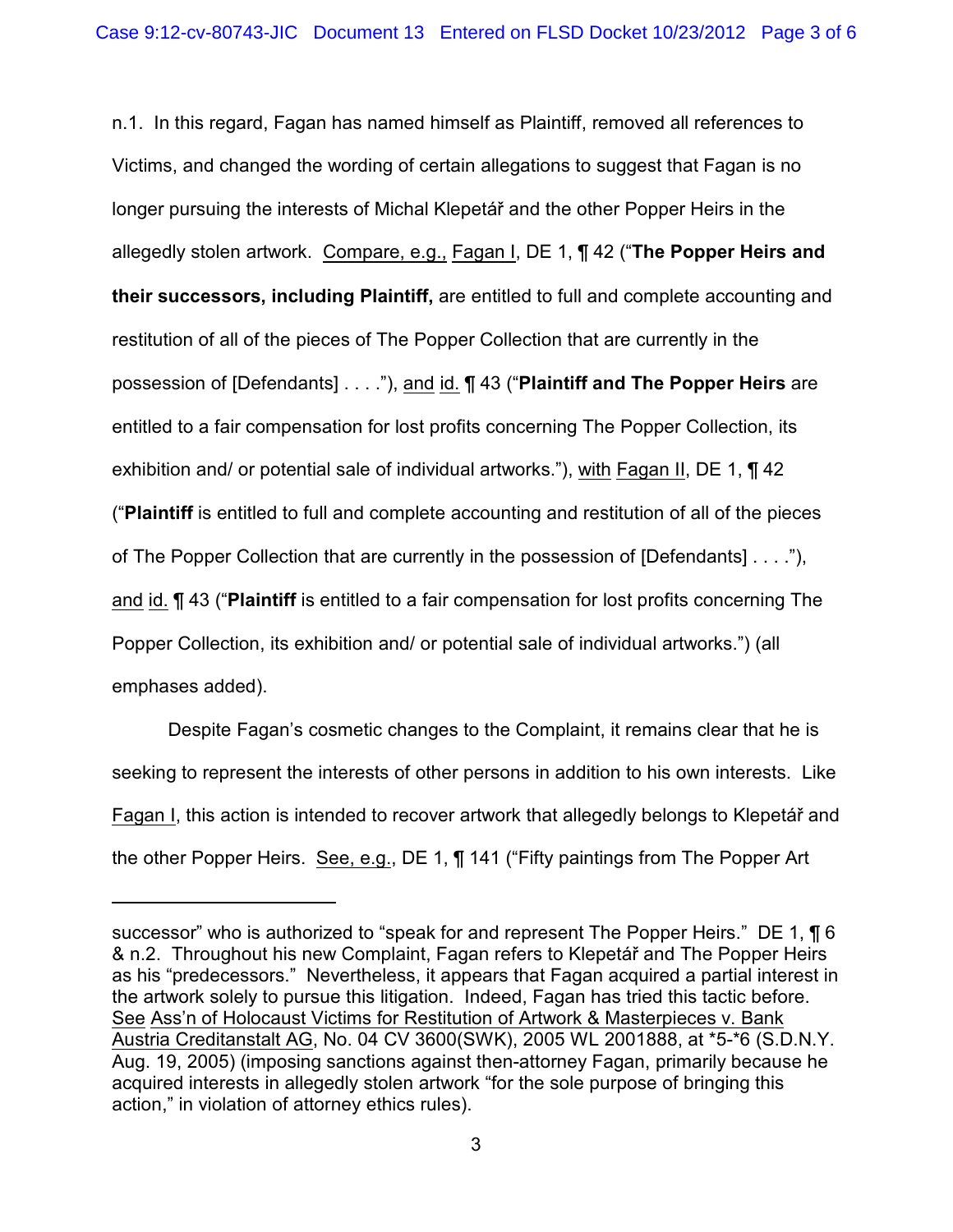Collection remain in and are wrongfully being retained and withheld from **The Popper Heirs**, and documents related to the entire Popper Collection are also being withheld from **The Popper Heirs** by Defendants[.]" (emphases added)); id. ¶ 167 ("By refusing to return The Popper Art Collection, Defendants knowingly converted The Popper Art Collection."). Indeed, the Fagan II Complaint seeks relief that would involve all of the artwork in question, not just Fagan's claimed interest in it. See, e.g., id. ¶ 173 (seeking "the imposition of a constructive trust on the works of The Popper Art Collection that are currently in the possession of Defendants"); id. ¶ 180 ("Plaintiff is entitled to an accounting of all works from the Popper Art Collection that are currently in Defendants' possession, custody or control . . . and all monies earned by Defendants there from."). Since Fagan filed his first Complaint six months ago, however, neither Klepetář nor any other alleged owner of the artwork has been joined in this action. These circumstances show that Fagan is once again trying to represent the interests of Klepetár and other unidentified Popper Heirs. But as the Court has previously explained, Fagan may not represent any other person before this Court, especially given his status as a disbarred attorney. See Fagan I, DE 5 at 2 n.1; see also Lattanzio v. COMTA, 481 F.3d 137, 139 (2d Cir. 2007) (per curiam) (explaining that the law "does not permit unlicensed laymen to represent anyone else other than themselves" (internal quotation marks omitted)).

A letter that Klepetář has submitted to the Court confirms that the claims and proposed relief in this action would affect the property rights of Klepetář and any other claimants to the disputed artwork:

[I]t is my understanding that Mr. Fagan's rights to recover The Popper Art Collection basically incorporate the rights I had when I sold him a partial interest in [that] Collection. It is also my understanding that eventually there will have to be a way that when Mr. Fagan prevails and [Defendants]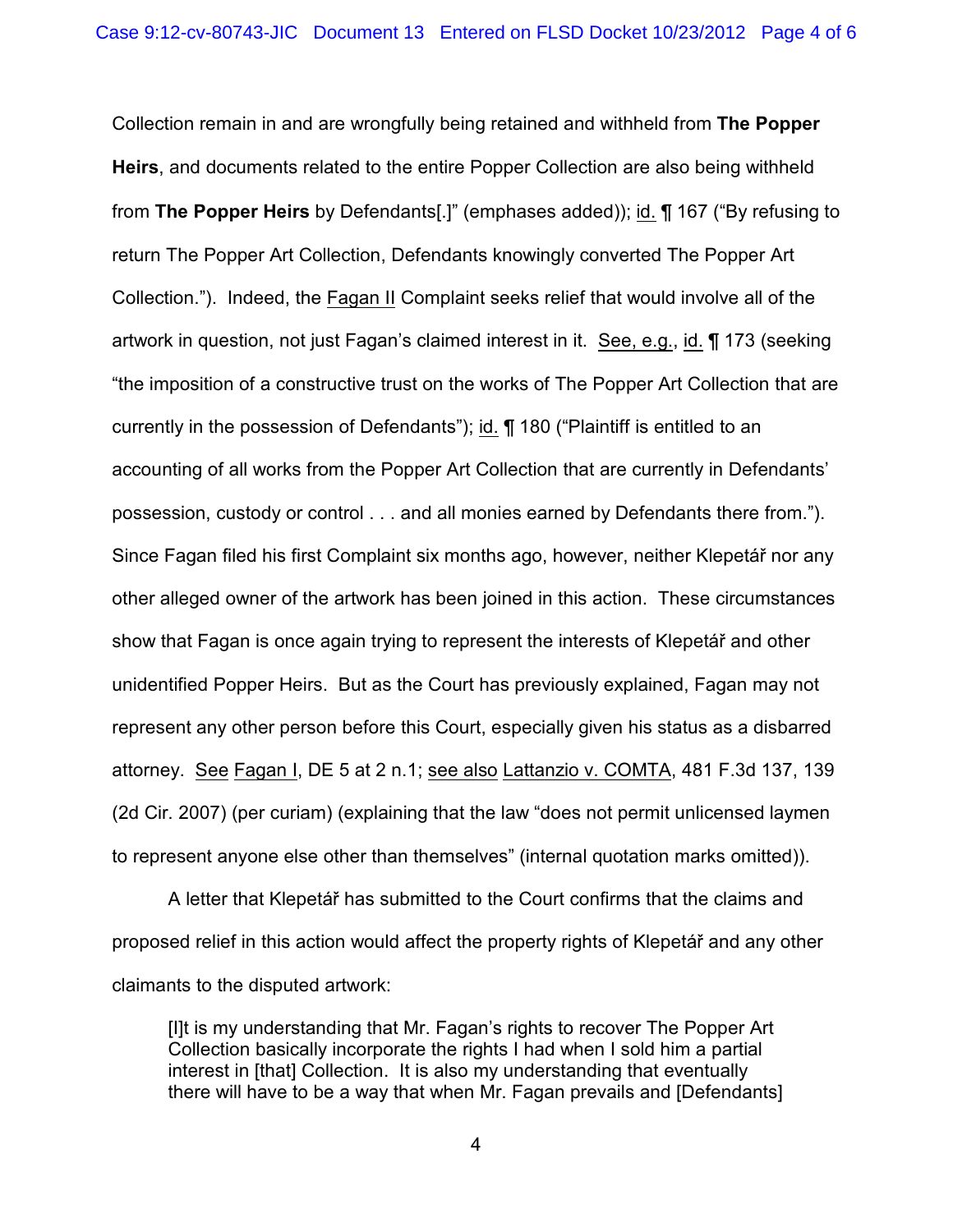are ordered to either return The Popper Art Collection or pay restitution for the paintings and collection. And, that my interests will have to be included in that process if there is ever to be actual restitution of the paintings and collection.

DE 6 at 2-3. Klepetár's letter further explains that he "approved the language of Mr. Fagan's complaint" regarding Klepetáø and the Popper Art Collection, and that Fagan's statements in an evidentiary motion that "refer to [Klepetář] and to [his] interests are also true." Id. at 3-4. Klepetář also affirms that he and Fagan "share similar interests related to the Popper Collection and the claims that are now pending," and Klepetář expresses his belief that "Mr. Fagan will provide his best knowledge and effort to succeed in this matter." Id. at 4. And while Klepetář purports to recognize that Fagan cannot represent him in this case, Klepetář does "wish [Fagan] to advocate for his interests (which are the same as mine) as relates to The Popper Art Collection, that are now before [this] Court." Id. Indeed, Klepetář believes that Fagan will prevail in this action, and Klepetář "want[s] to be part of that case."  $Id.<sup>3</sup>$ 

For all these reasons, the Court finds that this case is another improper attempt by Fagan to represent Klepetář and other persons with an interest in the Popper Art Collection. Because Fagan has failed to heed the Court's prior directives to obtain counsel, the Court will again dismiss his Complaint without prejudice. The Court cautions Fagan that further inappropriate filings will likewise result in dismissal, as well as any warranted sanctions.

 $3$  Earlier in his letter, Klepetář indicates that he is "in the process of retaining and will get [his] own US lawyer to represent [his] personal interests." DE 6 at 2. In the three months since Klepetář submitted in his letter, however, no attorney has appeared in this case on Klepetář's behalf.